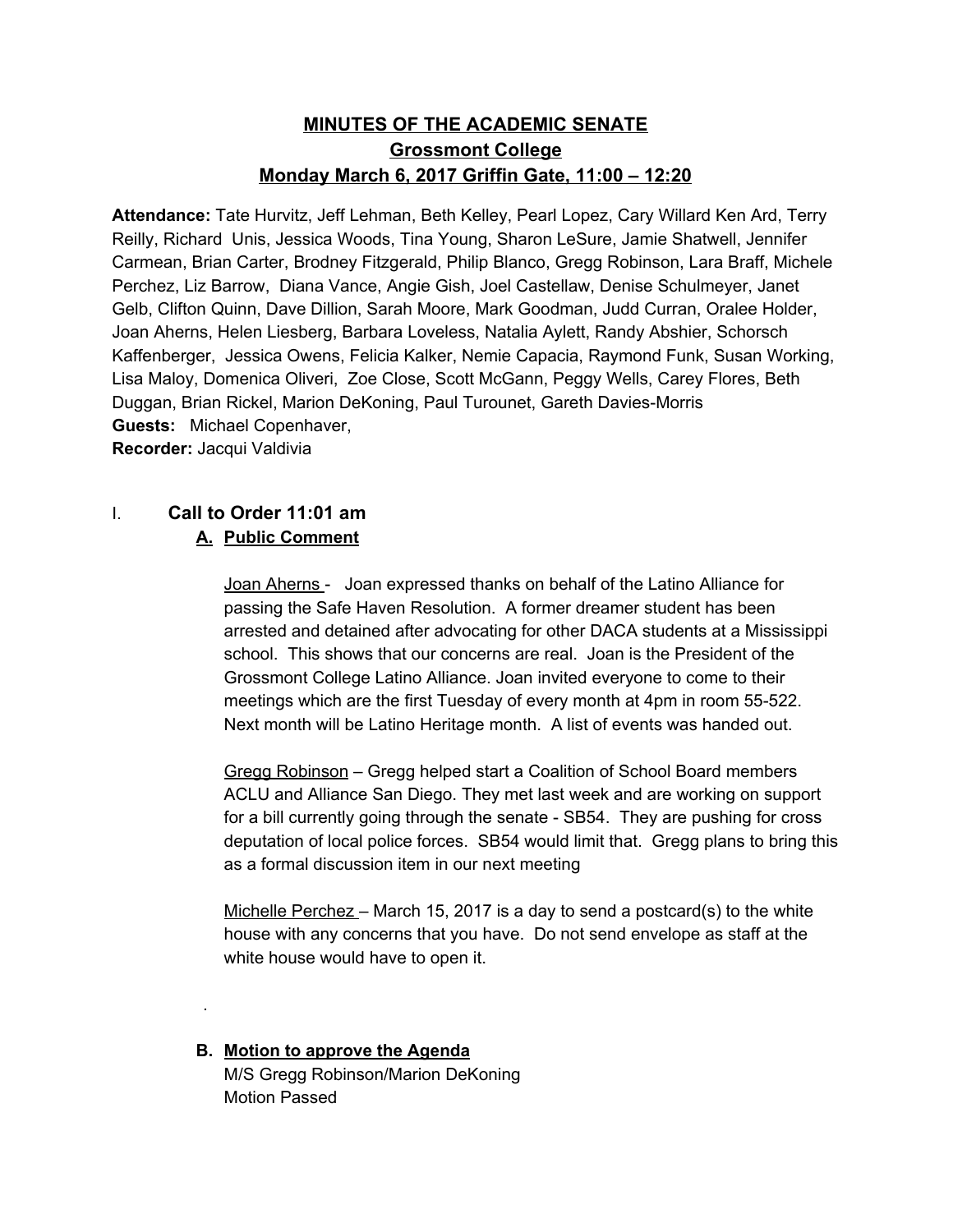# **C. Approval of Minutes from February 6, 2017** M/S Beth Kelley/Susan Working Motion Passed.

## **II. Presidents Report (Tate Hurvitz)**

# **A. John Oaks HTCC Director's Award**

John Oaks is being awarded a lifetime achievement award from HTCC (*Honors Transfer Council of California*.) John ran our honors program for over 10 years and was the leader of the program on our campus and active in the state of California. He is being recognized for all his work over the years.

# **B. State OER**

The Academic Senate for California Community Colleges is putting together a committee to oversee all OER projects. Dave Dillion has been named the chair for the statewide committee. He has been very active on our own campus with OER and now will be heading the committee

# **C. Campus OER Coordinator**

There was a call that went out for a 1.5 release time position for a campus OER coordinator. We have identified our plans of coordination. Denise Aceves will be coordinating the work forward through the end of the term. Lara Braff will be taking on this role in the fall. To access OER go to the webpage from the Faculty/Staff tab on the home page..

# **D. ECEA Grant Award**

The East County Educational Alliance applied for and received a grant 1.5 million grant to help support the work of the ECEA. The funds will go towards transportation needs bringing students back and forth between campuses. The largest piece will go to the technology needs in order to track students in their experience, and track how the program is working. A question was asks if any of the monies would go towards the alignment of high school curriculum and college curriculum. There was a comment that there is money allocated especially to alignment that may or may not be part of this grant. Tate will follow up. [Addendum: details are still be considered for some of the grant funds. We have suggested to the ECEA coordinator that some funds go to working teams - and will be soliciting more specific suggestions from current participants.]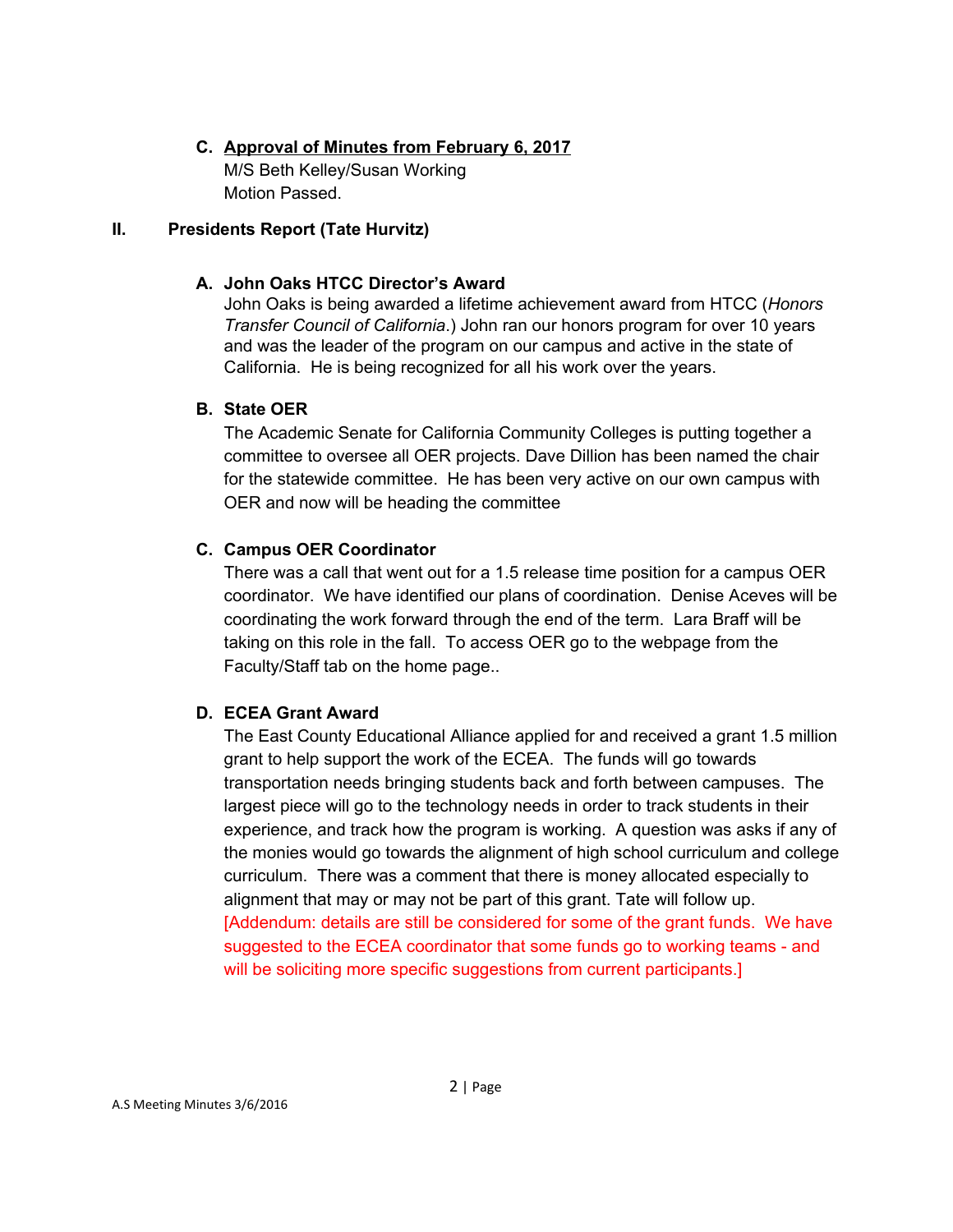## **E. Course Blurbs**

Please keep sending in your course blurbs as we are trying to finalizing all of this work. When you are done with your blurb that is no more than 250 characters, please send to Laurie Lovell who is the district contact. Please make sure you are coordinating with your Cuyamaca counterpart as well**.** An issue was raised that at the Cuyamaca campus some of the faculty do not feel the need to use the same language for same classes. This is not true. Same classes need to be the same language. If there is still an issue they can speak with Pat Setzer, the interim VP of instruction at Cuyamaca..

# **F. Annual Planning Forum**

The annual planning forum is this Friday from 9am -3pm. You can still sign up for this as it is a great way to brainstorm with colleagues. You should consider bringing more than one person from your department/area to the forum as this will help bring more ideas from each department on how each department can contribute going forward.

# **G. Campus Climate Survey**

An email came out from Nabil to sign up for focus groups to go over the campus climate questions. Look at the focus groups days and times and sign up.

# **H. Major Project Timelines**

# **Compressed Calendar-**

We are looking to have a decision about the compressed calendar by Dec. With many tasks and decisions to be made. We are hoping by August of 2018 we will submit the plan to state chancellor's office for implementation the following year (2019).

### **Canvas Update**

We are currently piloting and implementation with many people. We will be doing trainings every month that you can sign up for. By the end of Spring 2018 Blackboard goes away. Make sure that all materials stored in Blackboard are downloaded into your own computer as it will be deleted as of Summer 2018. **Shared Governance Re-Org**

We took ADSOC which is Presidents cabinet and Senate officers and have added some classified senate, student affairs and student rep. We are making sure that all groups are connected to a shared governance process and improving communication in and out of our committees. The end of this month a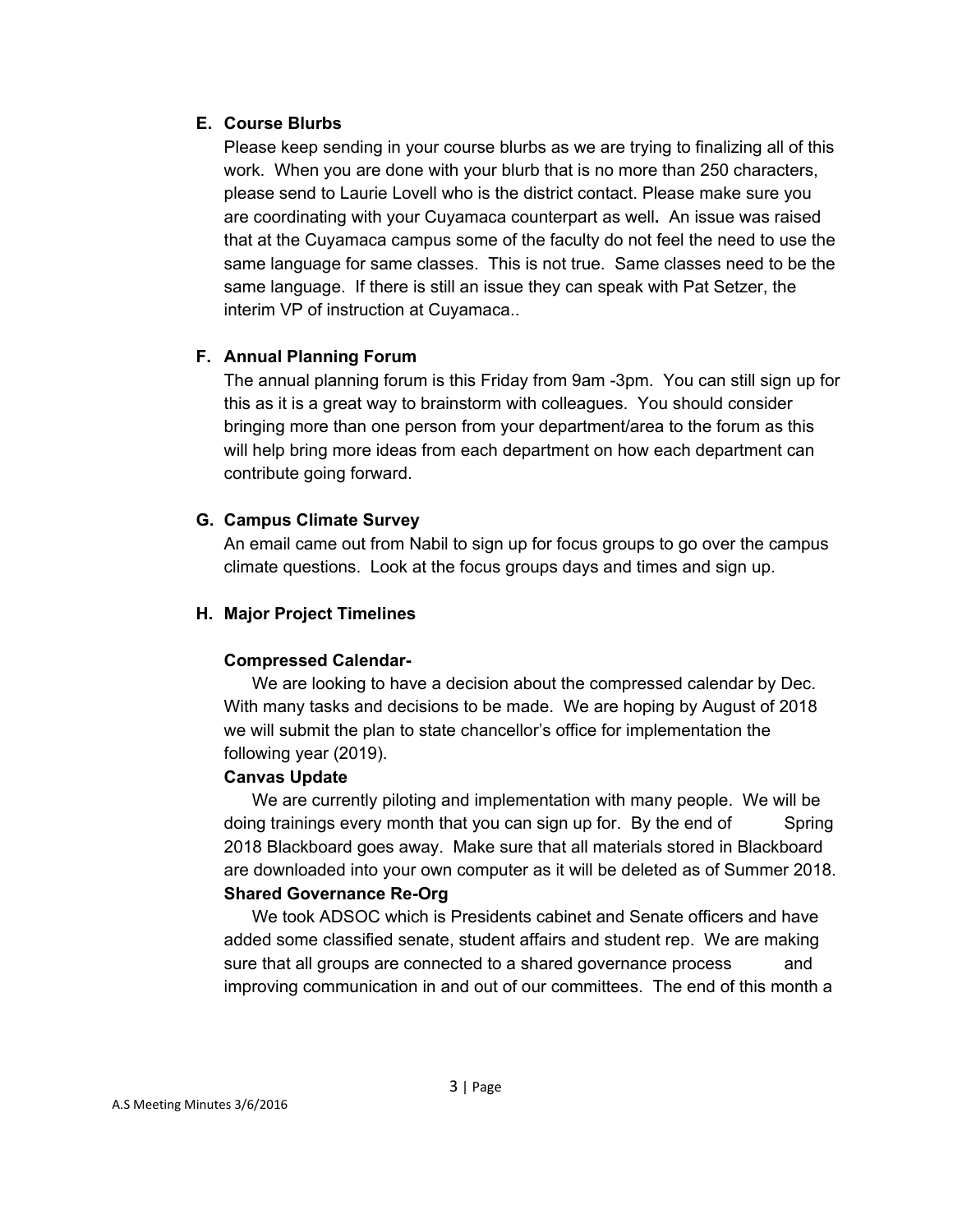first draft will go out for review, a second draft review would come out more broadly for a campus wide conversation. Then May would hopefully we have a vote. This does not mean we are moving directly to the new structure but rather a process over time.

#### **ISLO Rewrite**

We are in the process of rewriting ISLOS. Denise Schulmeyer is leading that work. They are just in the stages of finalizing a new draft. Then we will move those as a recommendation from the task force through voting and approval processes. This will be done this term. They are making them much simpler and easier align with and assess..

#### **Program Map**

Bonnie Ripley has been leading this effort but it is now time to move the effort out to a committee or task force of people that would take the lead in their divisions.

#### **One Campus, One Theme**

We are moving to a new theme. This went out for a vote with over 50 suggestions. The taskforce met and decided to think carefully about what would be accessible. This new theme will begin in the fall. This will be the last semester of water.

### **III. ACTION ITEMS**

### A. **Safe Haven Resolution**

We have decided to separate our safe haven resolution from Cuyamaca due to Cuyamaca needing more time and wanting to produce their own new language. We already approved the resolution so the only wording that will be changed will be anything referring to two colleges and stating as Grossmont College.

It was moved to approve the change of changing from a district resolution to a Grossmont College Resolution.

50 approved, 1 Opposed, 1 Abstention Motion Passed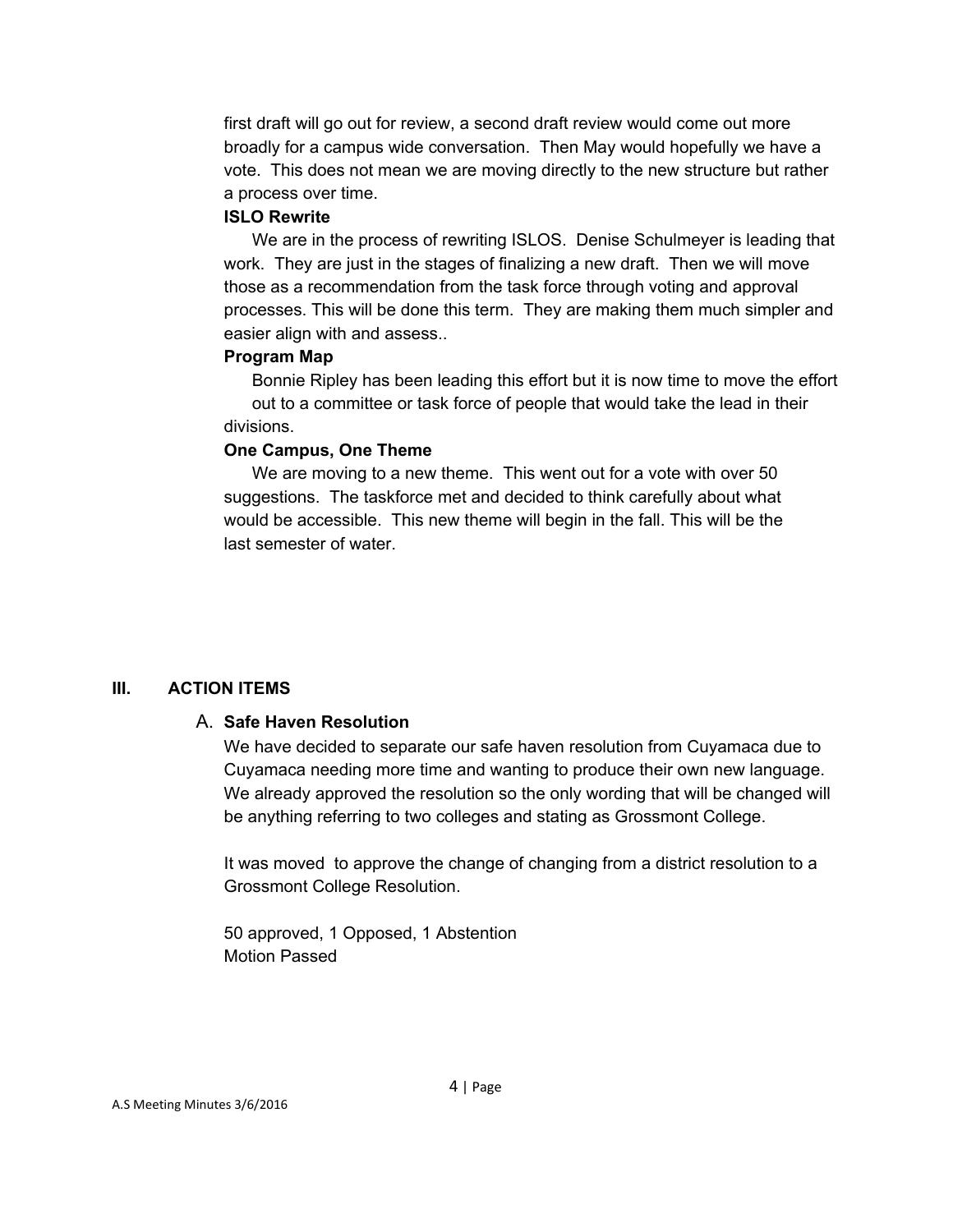#### **II.COMMITTEES**

**A. Basic Needs Task Force – Michael Copenhaver and Barbara Gallego** Michael was asked to co-lead a basic needs task force with Barbara Gallego. This started out as a homeless taskforce because of the fact that there is new legislation that came out last fall (Assembly Bills AB 801, and AB 1995) This legislation helps support homeless students and student who may become homeless. AB1995 says if a college has showers on campus they must be accessible by homeless students. AB 801 provides priority registration, eligibility for BOG waivers and mandates colleges to provide liaisons for those students.

The task force wants to build on these bills to provide additional support to students who are homeless or at risk. This includes food and housing. In addition the task force wants to initiate a financial literacy education initiative and establish a formal campus referral process. They also want to increase campus and community awareness, publicize who are the homeless liaisons and implement training to ensure a safe and welcoming environment to our homeless students. The taskforce is looking for members to help out with all of these objectives.

A question was asked about transportation for these students as it can be a big issue for these students. Michael will bring this back to the task force to discuss.

We hope to create an environment that has the greatest potential to create feelings of safety and welcome. They have collected many items for a food pantry and items that can help these students. They will take monetary donations specifically for food panty and direct student support in emergencies. It could possibly be used towards the campus food court as well. Barbara is also coordinating with colleges in the area and how they manage their students.

### **B. Elections Jeff Lehman**

The Senate Officers elections are offset from the President by a semester so all the officer positions are up for election. We will form an election committee to handle the voting and the results.

It will be electronic voting**.** We will be voting for 3 at-large senate officers, a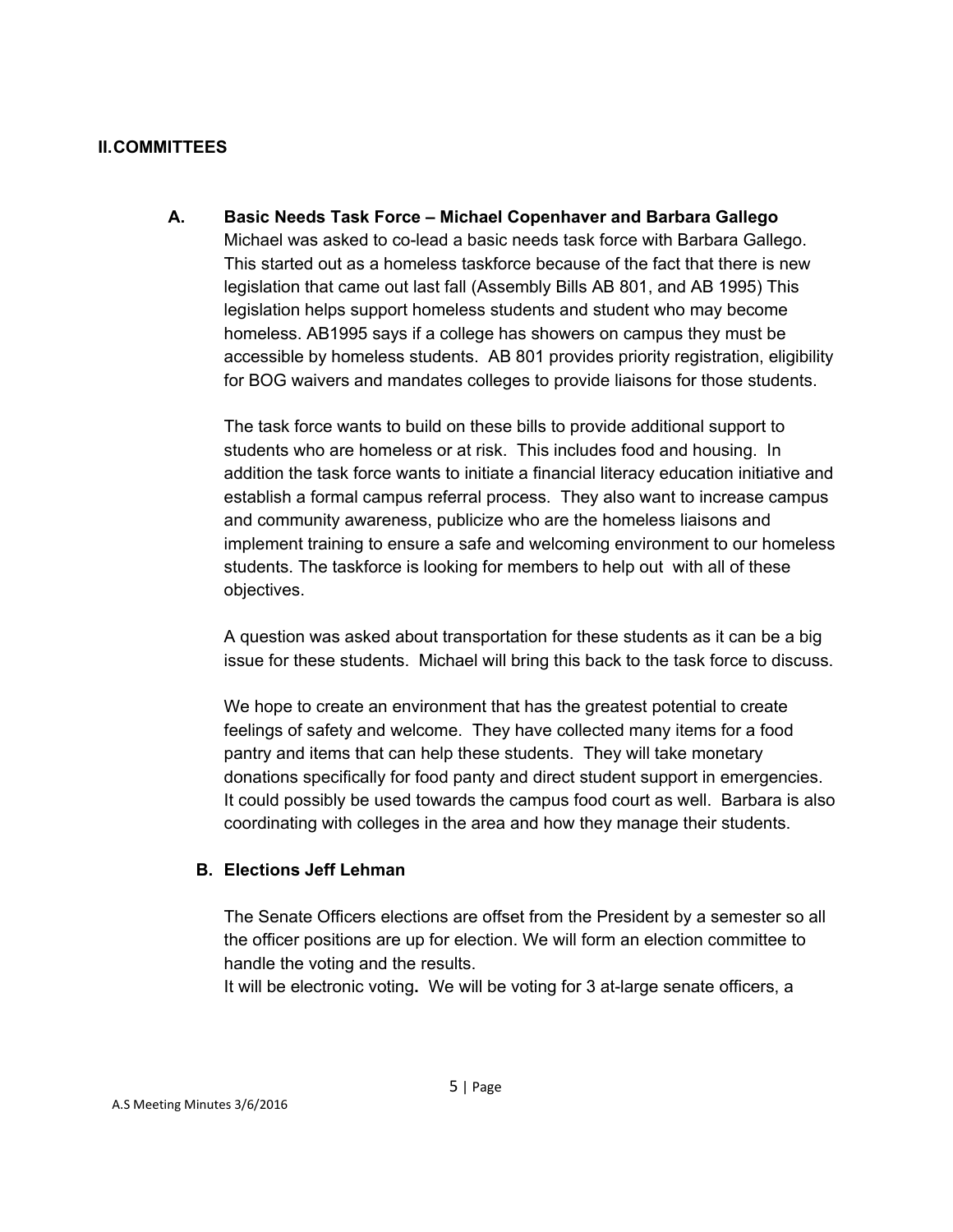part-time sentate officer, and a VP of Senate. Liz Barrow volunteered to lead the election coordination work and Oralee Holder and Ray Funk will help with the process. There will be a call for nominees. Nominees will submit a statement and it will be placed on the website.

# **III. INFORMATIONAL ITEMS**

# **A. One Campus, One Theme**

A taskforce got together to look at the new ideas. They looked at themes submitted by faculty and staff that could be looked at across all disciplines, what could draw larger conversations, and discussions that would include current and relevant social issurs, but also neutral enough to engender open-minded discussiona and learning.

The three final choices were

- **a)** Migration
- **b)** Food
- **c)** Trash

Be on the lookout for an email invitation to vote.

# **B. Professional Mediations Committee**

There is a committee of the senate called the professional mediation committee. The former chair of this committee came to our last SOC meeting to discuss what this committee was about. This committee served as a mediation group between Faculty/Faculty, Faculty/Staff, Deans/Faculty. These are not union issues but designed to create a group of trained faculty mediators to help faculty and staff navigate tough issues before they rise to the level of impass or formal complaint. It is a good faith conversation among volunteers.

**C.** Members of this committee you would go through the mediator training and the chair would be the point of contact. They would decide if the issue fell into this category (or elswhere, such as Union). The training is about \$1000 and we are hoping to train 6 people. The proposal also includes a request for a .1 release fo the committee chair. Tate will be bringing this to a vote in our next senate meeting. He would like to find out if this is a committee that faculty would be interested in having the Senate revive.